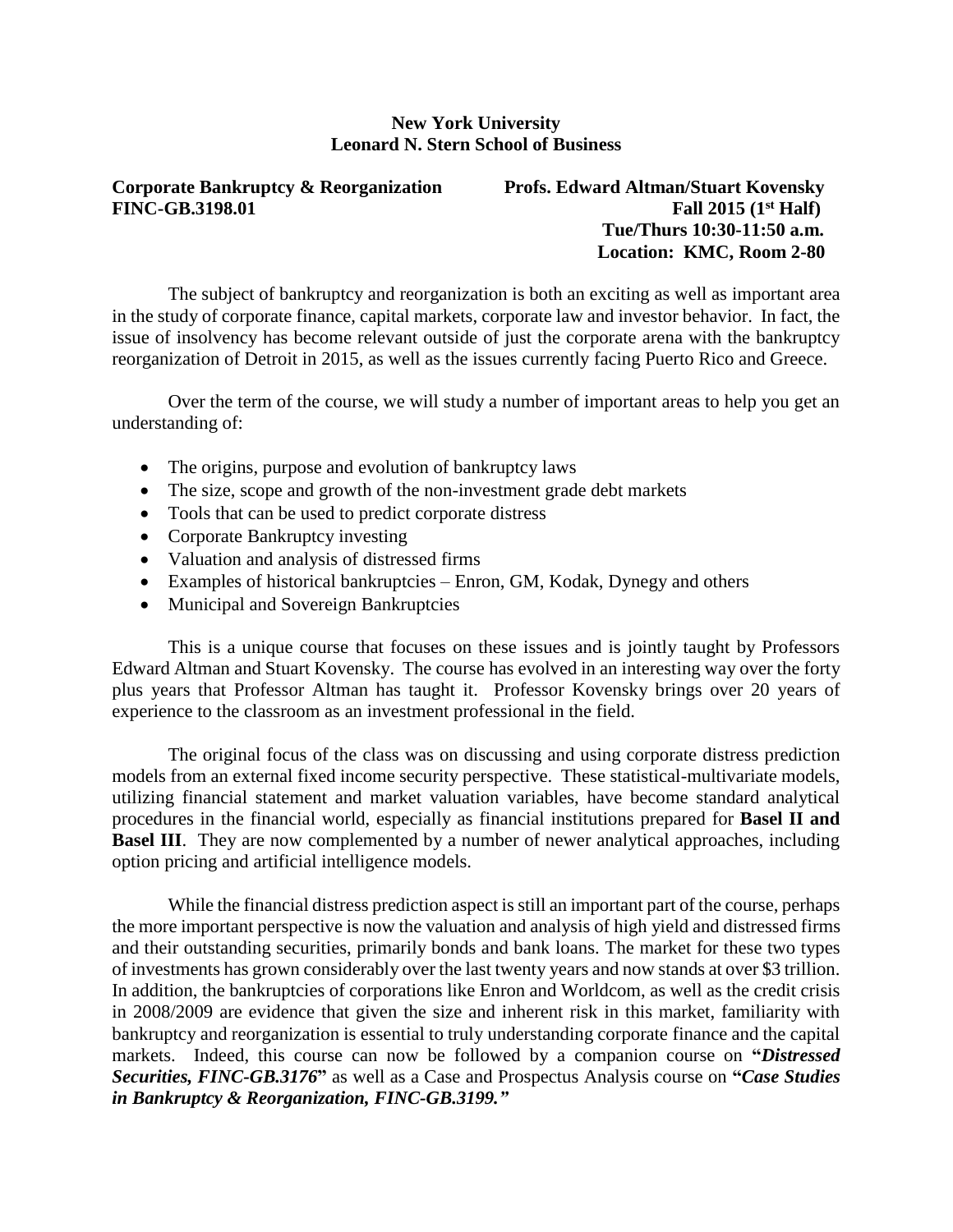Discussion and analysis of the high-yield, junk bond and sovereign debt market complement the distressed securities materials. Reorganization in bankruptcy cases explore this unique period in a company's "life." As a complement to the investment aspects of the course, we also pursue the financial and operating restructuring of ailing firms. All students are given the opportunity to join the NY Chapter of the *Turnaround Management Association* at a highly discounted price.

The pedagogy of the course includes traditional lectures, case studies, guest speakers on various topics, such as, valuation in corporate bankruptcy reorganizations, advising a bankrupt debtor and "vulture" investing. Grading will be determined by a combination of your in-class participation, assignments (individual and group) and a group take home project that will be due at the end of the full semester. Students have the opportunity to present the findings of their term projects in a special, extra session at the end of the term. Incidentally, Stern has "hatched" at least five- dozen vulture investors and traders of distressed securities over the years and this course is oftentimes the "breeding ground" for these successful "birds."

Call Prof. Altman at (212) 998-0709 or Prof. Kovensky at (914) 450-0581 or email: [ealtman@stern.nyu.edu,](mailto:ealtman@stern.nyu.edu) [skovensk@stern.nyu.edu](mailto:skovensk@stern.nyu.edu) .

#### **Course Outline**

#### **I. General Course Description & Objectives**

**An in-depth study of practical and theoretical financial aspects and implications of corporate bankruptcy, credit analysis, and leveraged and distressed restructurings. Among the topics discussed are the bankruptcy-reorganization process; techniques and procedures to value firms in distress and/or reorganization; global implications of credit risk, predicting impending problems of various types of companies including manufacturing firms, retailers, commercial banks, municipalities and sovereign nations; the effect of bankruptcy on total share valuation; investment strategies relevant to distressed companies' securities; financial restructuring; high yield "junk" bonds; the emerging-market corporate debt market; and the implications of bankruptcy analysis to financial lending institutions and non-financial corporate management personnel. References will be made to recent corporate and sovereign failures and cases as well as to empirical and theoretical scholarly and professional studies.**

#### **II. Course Requirements & Instructions**

**The pedagogy of the course includes seminar-type discussion of issues and latest research in the field, analysis of case studies, guest speakers, and student presentations of their case-research reports. The major written requirement will be an in-depth report of a significant corporate bankruptcy. Students are required to work in small groups of two to four members. Participants of the course are also responsible for the required readings of each session's discussion and the case studies (worked on by groups of two-four students).**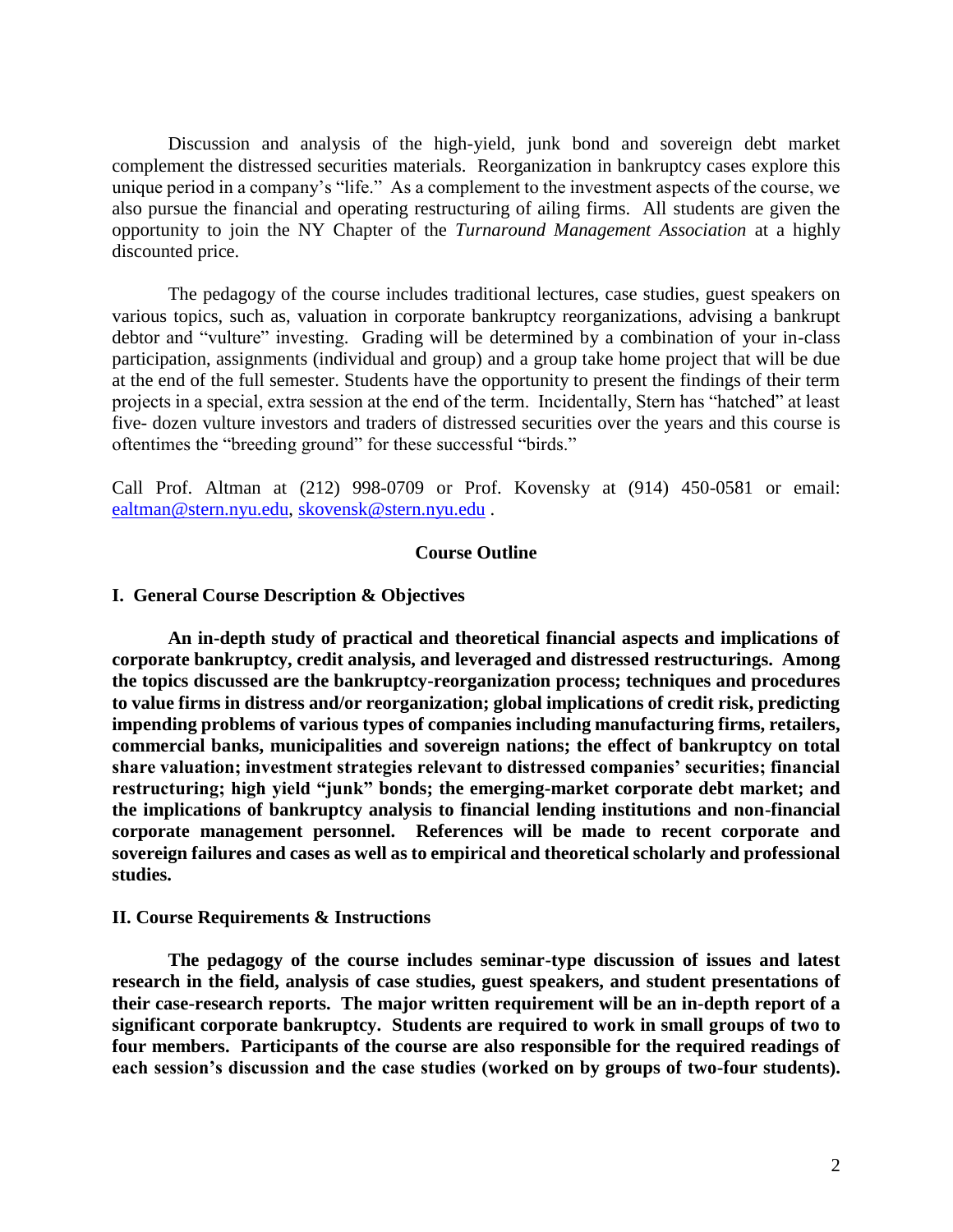**Ideally, students will form their groups early in the term so that they can work together on a few assignments prior to preparing their final report.** 

#### **III. Additional Practitioner Presentations**

**There will be several practitioner presentations on class-related subjects. These presentations will be held during our day session course and also during Professor Altman's evening section on Thursday, 6:00-9:00 pm in KMEC 3-120, this term jointly taught with the Honorable Judge James Peck. You are invited to attend or you can view these sessions on the class videos (schedule will be distributed in class).**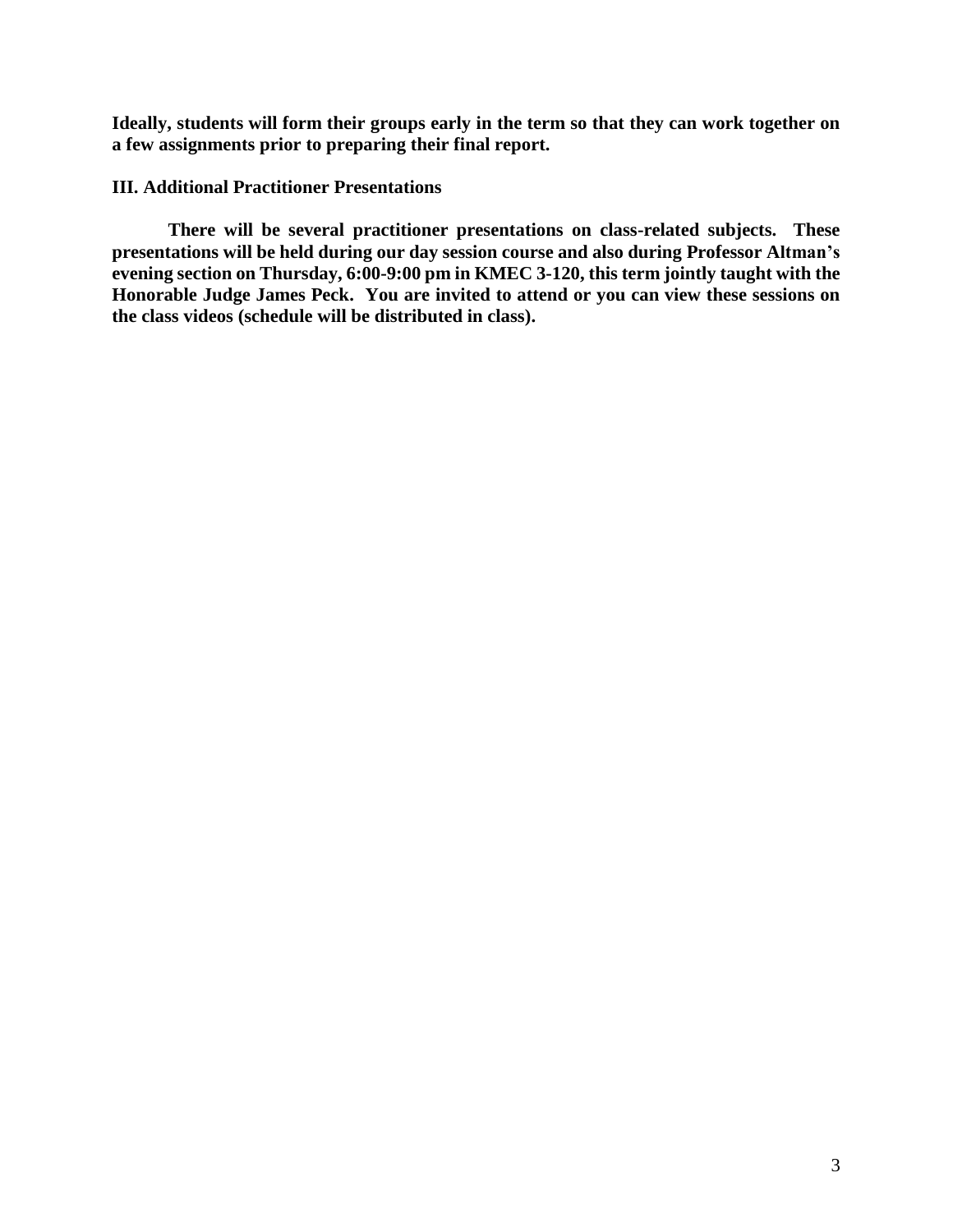# **Required Materials:**

- A. Edward I. Altman and Edith Hotchkiss, **Corporate Financial Distress & Bankruptcy,**  3 rd ed., John Wiley & Sons, 2006**.**
- B. Packet of PowerPoint Handouts and Exhibits (Download from "NYU Classes").
- C. **Suggested books -** If "**Investing in Distressed Securities**" and/or "**Managing Credit Risk**" is very important to you, the following books are recommended:
	- a. J. Caouette, E. Altman, P. Narayanan and R. Nimmo, **Managing Credit Risk: The Great Challenge For Global Financial Markets**,  $2^{nd}$  edition, John Wiley  $\&$ Sons, 2008
	- b. E. Altman, **Distressed Securities: Analyzing & Evaluating Market Potential & Investment Risk**, Probus, 1991, reprinted by Beard Books, 1999
	- c. S. Moyer, **Distressed Debt Analysis**, J. Ross, 2005
	- d. H. Rosenberg, **The Vulture Investors**, 1 st or 2nd edition, John Wiley & Sons

## **IV. Detailed Course Outline**

## **Session Dates Subject and Readings**

## 9/3,8 **The Corporate Bankruptcy Phenomenon (S. Kovensky)**

- Overview of the Course, Assignments, Projects and Grading
- Introduction to corporate financial distress - Factors that cause firms to enter distress
- Business failures and bankruptcies c**hapter 1**
- Defaults and bankruptcies in 1971-2014
- The credit crisis of 2007-9 (corporate); 2010-2012 (euro-sovereign)
- Major players in the reorganization process
- The chapter 11 process c**hapters 2, 4**
- Trends in bankruptcy reorganization
- Valuation theory in a distressed reorganization: **review basic concepts** c**hapter 5**
- Guest speaker **Allen Kadish, President, Turnaround Management Association, NY Chapter**

*Individual Assignment Handout – Form Project Groups and individually prepare Key Terms in Bankruptcy and Creditor Recoveries*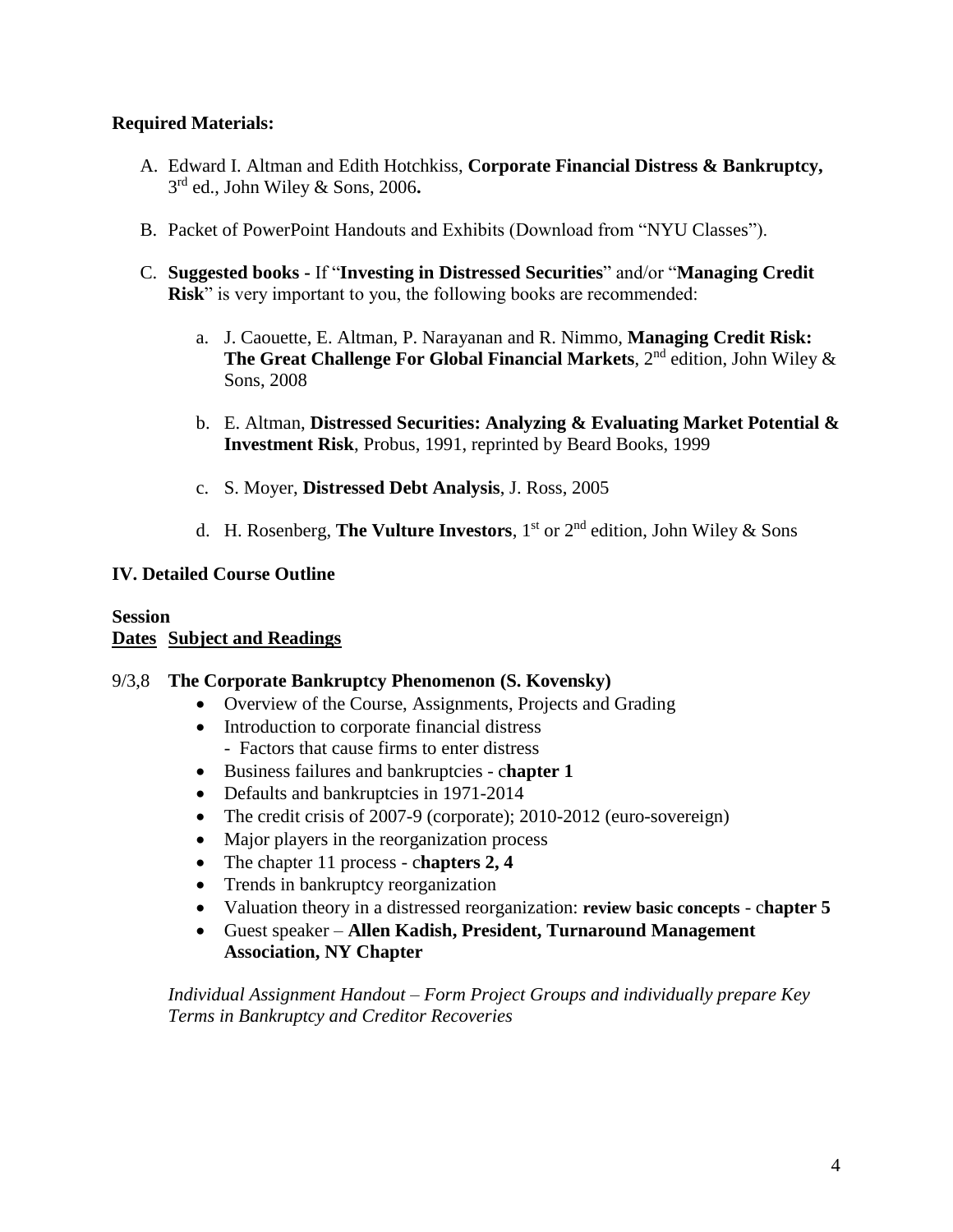# **Corporate Restructurings - Leveraged and Deleveraged (S. Kovensky)**

- Why do companies become leveraged financial and operational
- Steps in the restructuring process
- Transactional leverage vs creeping leverage
- Remain calm/all is well
- Houston, we have a problem
- When to reorganize vs liquidate

*Introduction to Group Assignments – Dynegy, GM/Chrysler, Enron, Puerto Rico and Detroit*

# 9/10, **The High Yield Bond Market – Chapters 8,9 and 2015 Salomon Center Report**

# 17 **(E. Altman)**

- Evolution and current status of the market (review introductory materials)
- Risk and return analysis
- The raw material for the distressed securities market
- Traditional default and mortality rate methods
- Estimating the probability of default
- Are historically based models still relevant?
- Comparing 2007 with 2014/2015: Credit Market Is it a Bubble?

## **The Sovereign Debt Market - Predicting Sovereign Debt Defaults**

- Assessing default risk from the bottom-up
- Private sectors risk analysis
- Current & future troublespots
- The European Financial Crisis

## 9/22 **The Distressed Debt Market (E. Altman)**

- Size, scope, players
- Evolution and current conditions
- Historical returns/risk
- A new ETF concept
- Preparing for the next Distressed Cycle

## 9/24 **Investing in Distressed Securities (S. Kovensky)**

- The bankruptcy process and investing
- Techniques/opportunities to invest
- Debt vs equity, or both
- Growth in number and size of restructurings

*Introduction to Kodak Assignment – History of Case, Background to Filing, Drivers of Case, Creditor Positioning*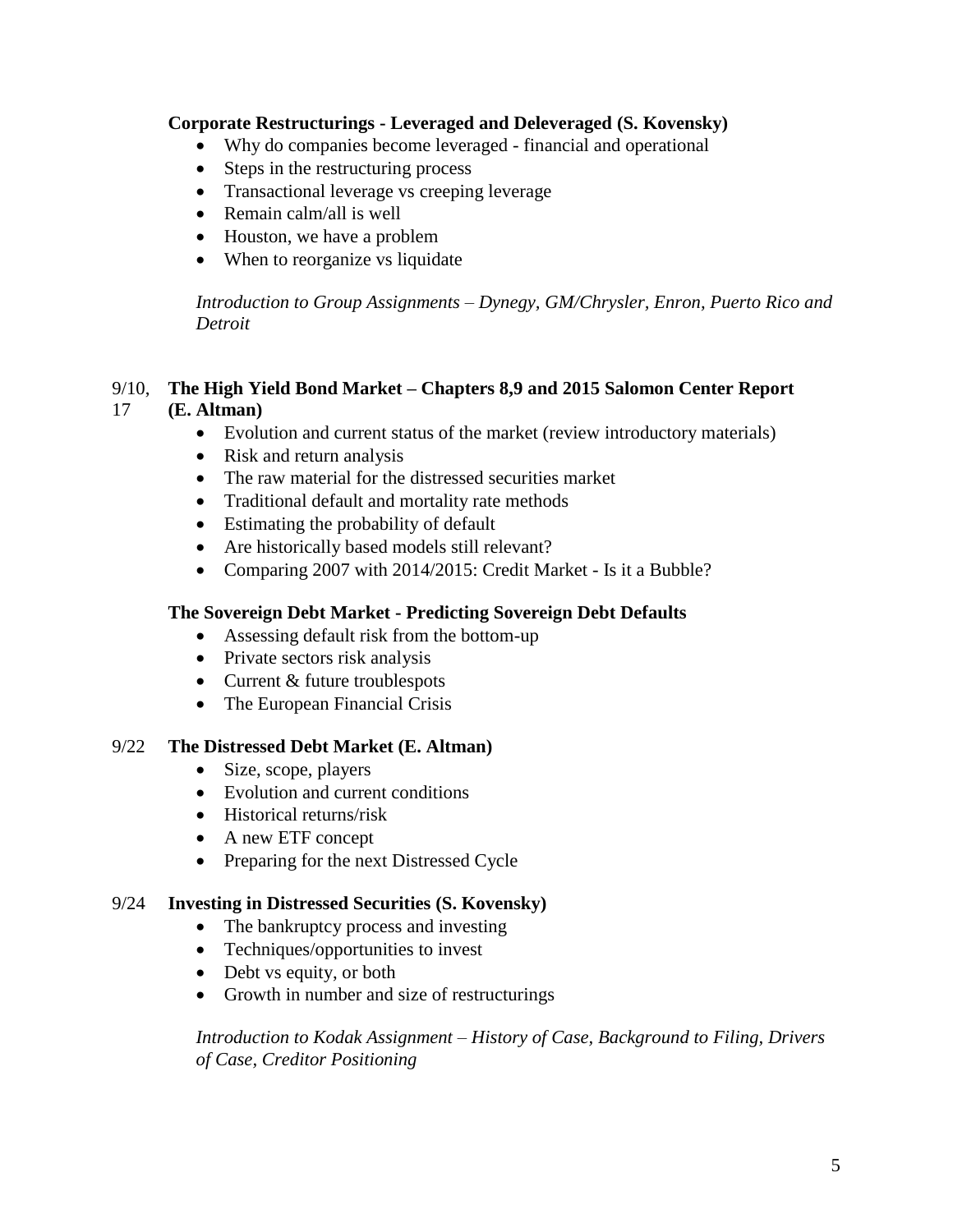## 9/29 **Credit Scoring Models: Predicting Financial Distress – Chapters 11, 12 (E. Altman)**

- Z-Score, Z"-Score and Z-Metrics analysis **chapter 11, Z-Metrics White Paper (Blackboard)**
- KMV, Neural Networks, etc. C**hapter 11**
- For emerging markets-expanded version of Z"-Score **Chapter 12**
- Enron/WorldCom and GM/Ford discussion

## 10/1 **Implication & Applications of Financial Distress Prediction Models – Chapters 13, 14 (E. Altman)**

- For investors **Chapter 13**
- For bankers **Chapter 13**
- For managers the corporate renewal process **chapter 14**
- The GTI corporate turnaround **Chapter 14**
- How to avoid Chapter 22

# 10/6 **Analyzing Distressed Securities/Credit Investment Strategies (S. Kovensky)**

- Financial and operational analysis required
- Why is a company stressed or distressed?
- Who are the creditors/stakeholders/key players?
- Can/should it reorganize?
- What is it worth?
- How should it be capitalized?
- How will the new value compensate existing creditors?
- What are the downside risks?
- Are there opportunities for upside?

# 10/8 **Z-Score in Practice (Kodak Case)**

# **Recent Issues/trends in the Market for Municipal Bonds (S. Kovensky)**

- The size and scope of the municipal bond market
- Differences between the municipal and corporate bond market
- Reorganization in the municipal bond market

# 10/15 **Guest Speaker – Holly Etlin, Managing Director – Operational Restructurings, Alix Partners**

# 10/20 **Final Project Summary/Update Presentation**

• This is an opportunity to provide a summary overview of your project, the key issues that you will cover, the various stakeholders involved and the specific factors that make it a worthwhile example of either a complex corporate bankruptcy or a worthwhile theme topic (see last page for ideas for theme topics)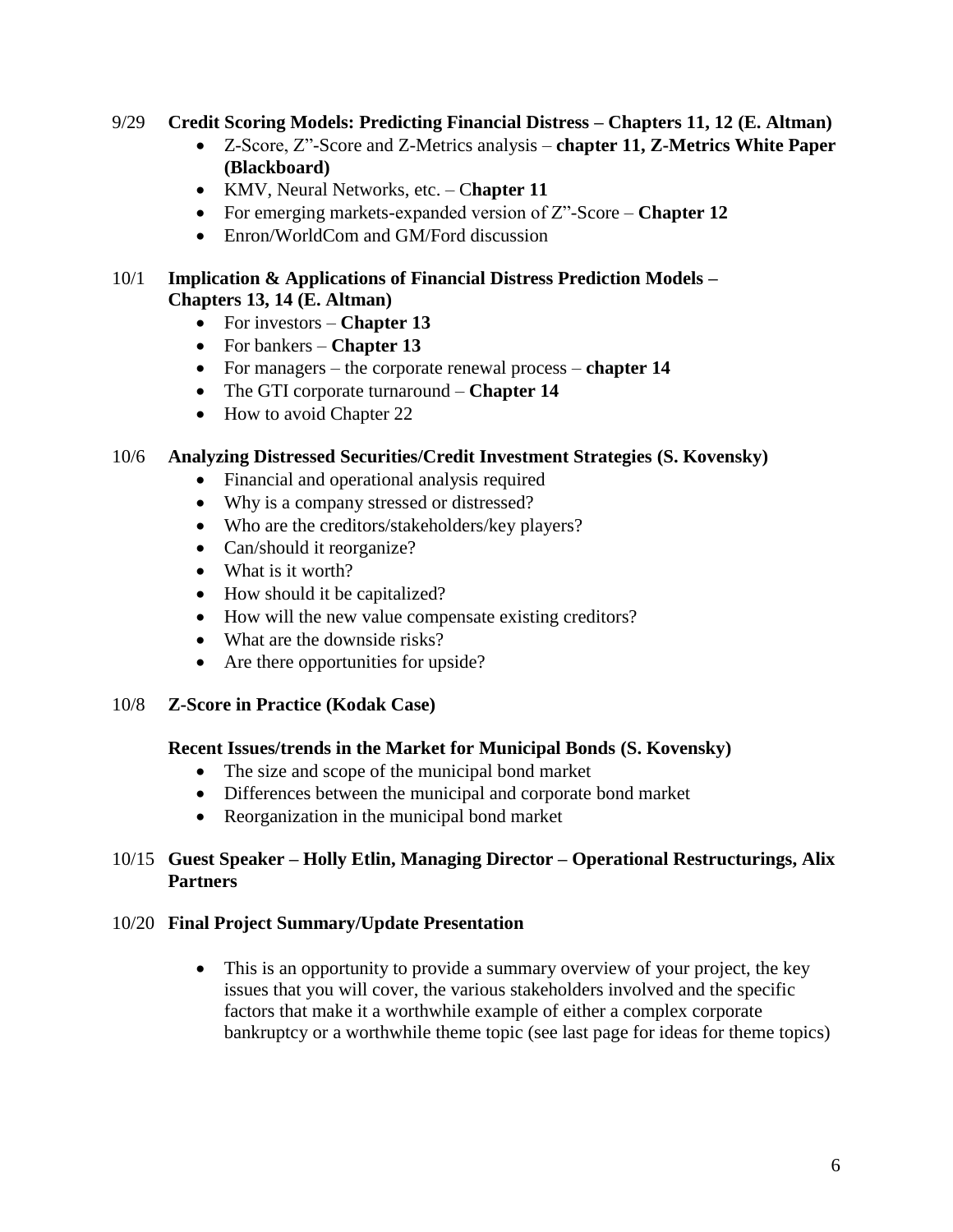10/22 **Guest Speaker – Corporate Restructuring From Investment Banker Viewpoint: Barry Ridings, Co-Chairman, Lazard, former Co-Head of Lazard Restructuring Practice**

| <b>Office Hours/Location:</b> | Thursday:   | $2:00 - 4:00$ p.m.<br>& by appointment, KMC bldg, Rm. 9-61 |  |                                                  |
|-------------------------------|-------------|------------------------------------------------------------|--|--------------------------------------------------|
|                               |             |                                                            |  | Phone: 212 998-0709 Email: ealtman@stern.nyu.edu |
|                               | <b>Fax:</b> | 212 995-4220 Web:                                          |  | www.stern.nyu.edu/~ealtman                       |
|                               |             |                                                            |  |                                                  |

**Phone: 914 450-0581 Email: skovensk@stern.nyu.edu**